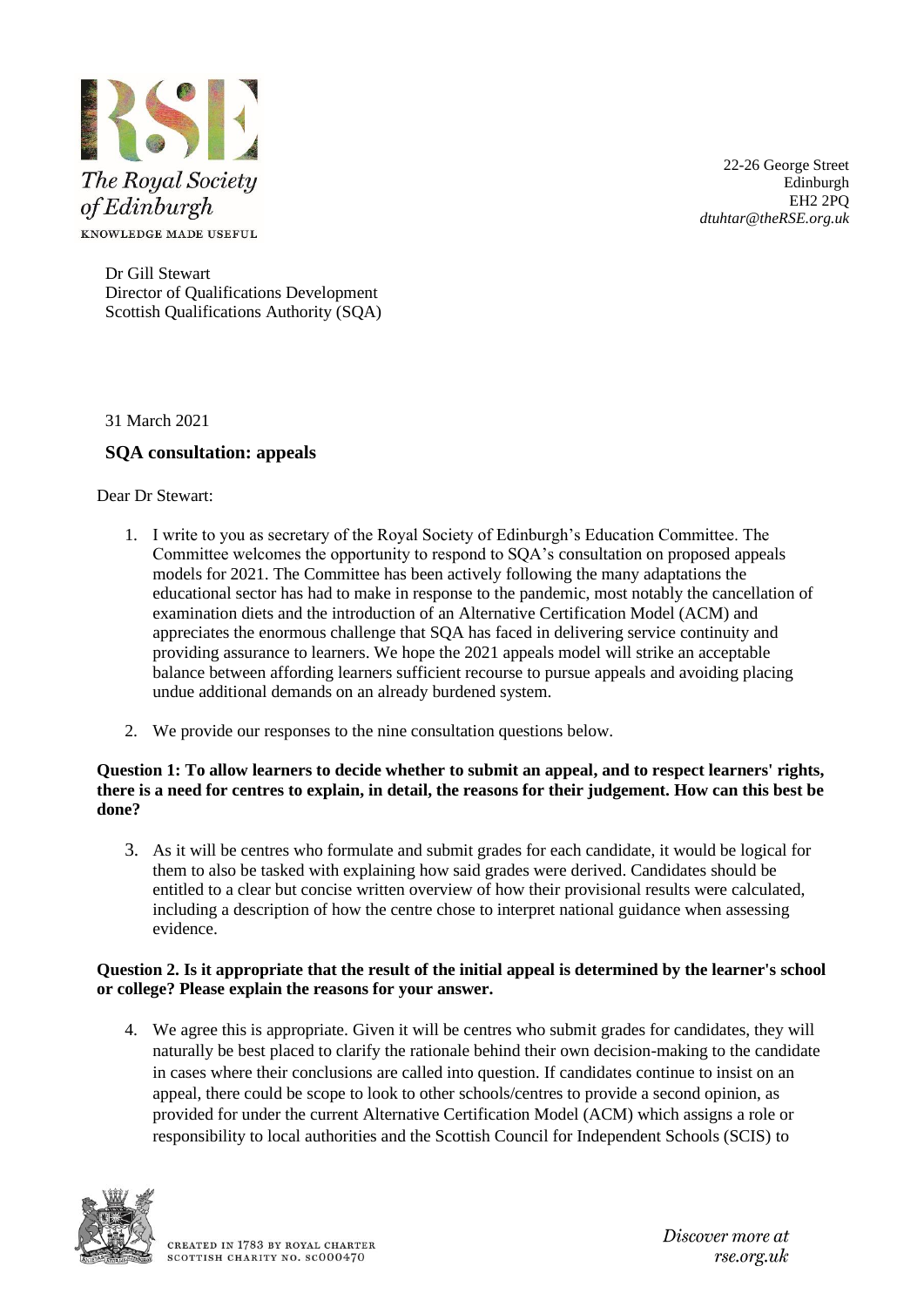support the quality assurance process, including *engagement with schools/centres to agree a model for corresponding school/centre level checks and endorsement*. 1

- 5. Of the three models that are described, model  $2<sup>2</sup>$  is our preferred approach to administering the appeals process in a way that is feasible in practice while still providing avenues for escalation in those instances where it is deemed necessary.
- 6. In general, subjecting provisional results to a strong and transparent internal quality assurance process prior to submission to SQA, as specified by the ACM, should help to reduce the need for appeals in the first place. Additionally, it is likely that many schools will have already been in conversation with candidates throughout the year if their grades or levels have been questioned or if their early results sit very close to a grade boundary, adding an additional layer of scrutiny to the process.

#### **Question 3. If the result of the initial appeal is determined by the learner's school or college, is there a need for some learners to be able to further appeal to SQA? If so, under which circumstances?**

7. The option of external review should be offered, though it should be reserved for specific circumstances, such as cases where a high number of candidates within a particular subject or cohort within the centre wishes to appeal. Offering this option to all candidates as a matter of course would undoubtedly overwhelm the capacity of the system. Prior to appealing to SQA, internal quality checks and, in some cases, cross-centre moderation, should be undertaken first. An appeal to the SQA may well focus on the initial processes of quality assurance that were in place for that particular centre.

#### **Question 4: Do you agree that an appeal outcome should be the grade that the evidence shows ought to be awarded? This means that an appeal could result in a grade remaining the same, being upgraded or downgraded.**

8. Yes. Appeals should result in a change to an awarded grade if a reconsideration of the evidence discovers a discrepancy.

## **Question 5: In the absence of fees and with limited capacity in the education system to support appeals, how can SQA ensure that appeals are only made when learners genuinely believe that they have been treated unfairly?**

9. As stated earlier, effective internal quality assurance should help to reduce the number of appeals being lodged. Centres should also be satisfied that all internal and cross-centre appeals processes have been fully exhausted before involving SQA. For those cases which escalate beyond internal appeals procedures and demand further review by SQA, priority should be given to those candidates whose progression pathways may be materially altered due to the disputed grade (for example, where a candidate may not progress to employment or further study).

# **Question 6: Are the proposed grounds for appeal reasonable? Are there any others that should be included?**

<sup>&</sup>lt;sup>2</sup> According to SQA, model 2 would see appeals being directed to centres, with the centre first holding a clarification conversation with the learner and/or their representative and then, if needed, followed by a formal appeal, with the centre making its own determination as to whether an appeal is upheld or not. If they are dissatisfied, candidates would then be able to make a further appeal to SQA.



<sup>1</sup> <https://www.sqa.org.uk/sqa/96760.html>